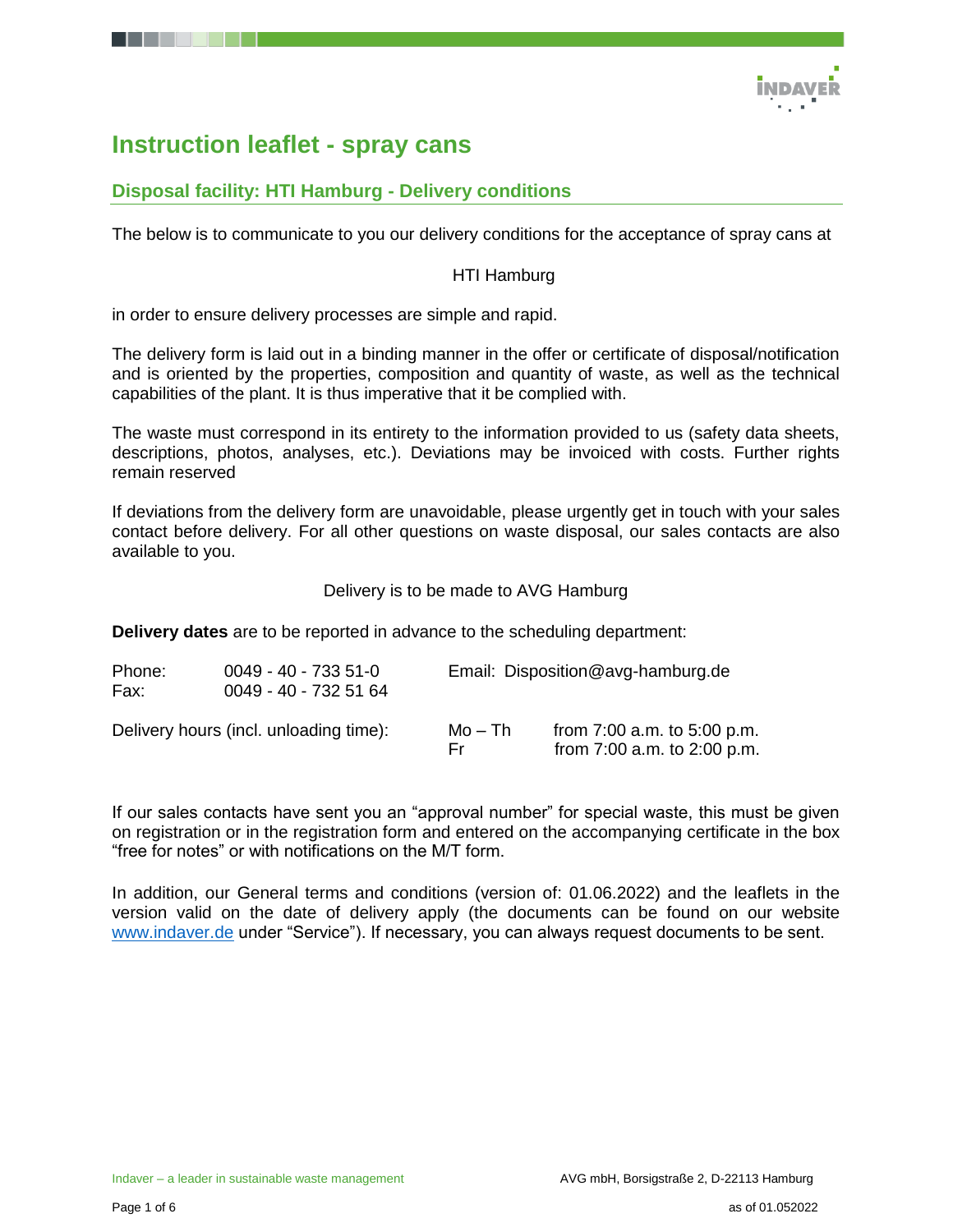

# 1. Definition

Pressurised gas packaging refers to single-use containers with a max. 1 l individual volume and a test pressure of up to 18 bar, in conjunction with any residual filling and removal device (the edges are not welded or soldered, but rather crimped), in line with the requirements of "TRG 300 (older version) - Special Requirements of Aerosols/Compressed Gas Packaging" and chapter 6.2.6 of the ADR.

Waste pressurised gas packaging is assigned to EWC code 15 01 10\* (packaging that contains residues of or is polluted by hazardous substances). The propellant is usually propane/butane. This is heavier than air and can form explosive mixtures together with the oxygen in air, even at low concentration.

Irrespective of the propellant used, pressurised gas packaging can contain a large variety of substances for the most varied applications (e.g. hairspray, de-icer, spray paint, deodorant, insecticides, medications, stain removers, oven cleaners, waterproofing, shoe spray, etc.).

## 2. Delivery form

## **General transport notes**

The transportation of pressurised gas packaging is subject to the hazardous goods regulations – regardless of the fill level (see UN Number 1950). Only packaging approved for this kind of hazardous material can be used for its transportation. Special Regulation 327 under ADR Section 3.3.1 is applicable to "waste pressurised gas packaging", as with used spray cans no guarantee can usually be made about the presence of a protective cap in line with Special Regulation 190.

The core purpose of the transport regulations is to protect against the accidental release of the contents and to prevent the build-up of pressure in the packaging.

## *ADR references:*

*UN 1950; Packaging Instruction P 207 and Special Regulation for Packaging PP87; Packaging Instruction LP02 and Special Regulation for Packaging L2; Special Regulation 190; Special Regulation 327; Special Regulation for Transport V14*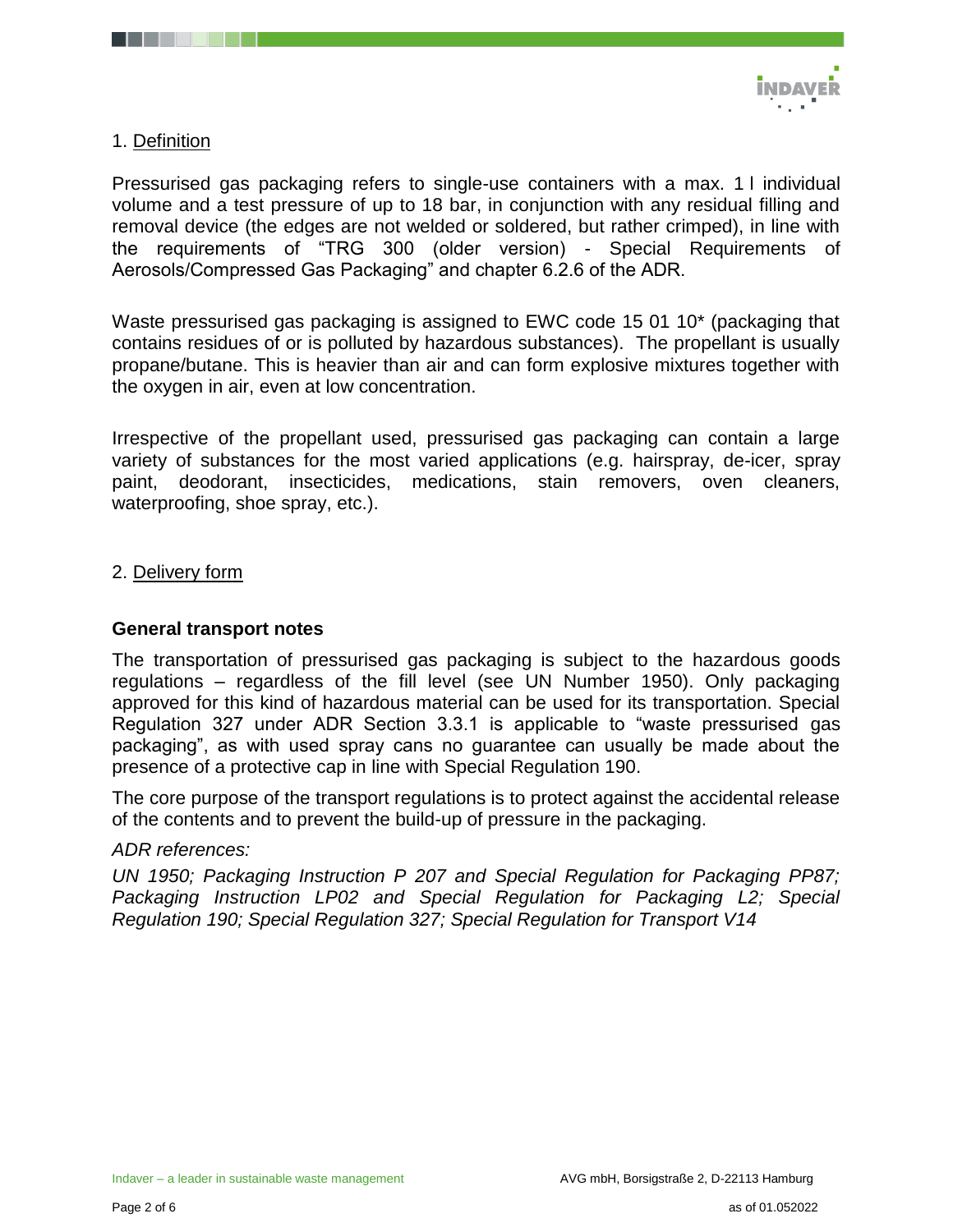

# **General delivery conditions**

The following general conditions must be complied with for delivery:

- sorting and packaging at the client's premises by expert members of staff
- $\bullet$  transport only in ventilated or open vehicles or containers (V14)
- delivery as per Packaging Regulation P207 together with Special Regulation PP87

# **Delivery forms**

- **Boxes made of (corrugated) cardboard or plastic (not reusable packaging) up to 120 l for emptied spray cans from hazardous substance collections**
	- Adequate ventilation (ventilation openings approx. 10 cm above the base of the packaging) to prevent the build-up of hazardous/flammable atmospheres or pressure in the packaging; if using inner linings, only use perforated and anti-static inner linings – normal PE or plastic sacks are not permitted.
	- An adequate amount of inert binding material (approx. 10 cm) or absorbent fleece must be provided for any leaking liquid
	- For boxes, pay attention to the design of the base  $-$  which varies according to the model (e.g. base secured with adhesives according to the manufacturer's instructions) – to make sure stability can be maintained
	- Max. permitted net weight 30 kg



# **The use of tightly sealed clamping ring lid barrels made of plastic without adequate ventilation is explicitly prohibited!**

**Original packaging (mono-batches, production defect batches)**

(Original) packaging made of strong cardboard in an intact and faultless condition with the following criteria:

- The spray cans must be intact and undamaged and be fitted with protection against accidental emptying (the protective caps must remain firmly fixed to the spray cans)
- The packaging (cardboard boxes) must be between 20 cm x 20 cm base area and 40 cm x 40 cm (height max. 45 cm) in size. Otherwise, the spray cans must be repacked, meaning handling expenditure will be increased.
- Max. permitted net mass 25 kg for packaging made of cardboard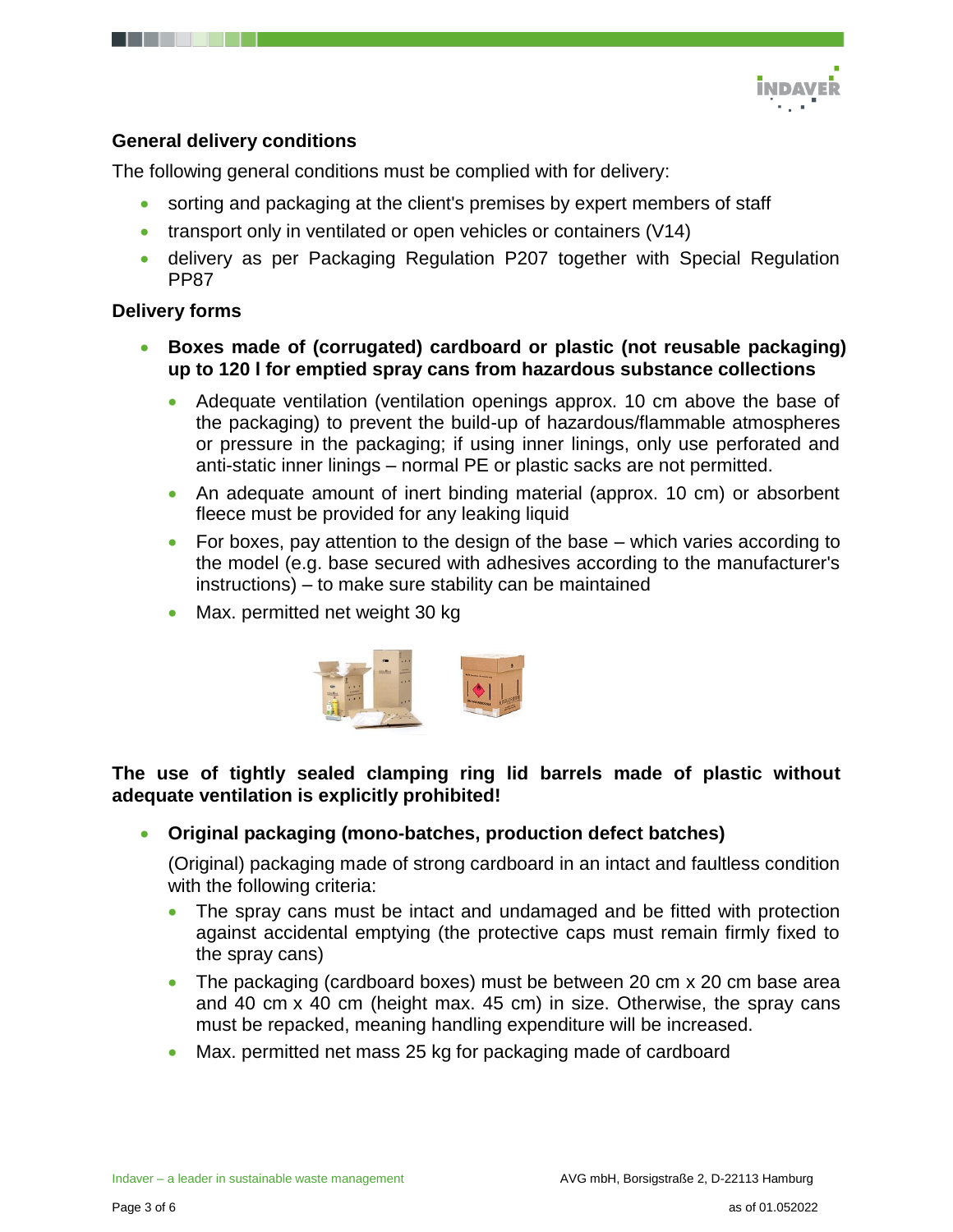

## **Larger containers**

Permitted packaging up to 800 l e.g. ASP 800 with the following criteria:

- Container corresponds to the definition of "box" in Section 6.1.4 ADR
- Adequate ventilation (ventilation openings approx. 10 cm above the base of the packaging) to prevent the build-up of hazardous/flammable atmospheres or pressure in the packaging
- With perforated and anti-static inner lining; normal PE or plastic sacks are not permitted
- Adequate inert binding material (or absorbent fleece) for any leaking liquids
- Max. permitted net mass according to certification

# **Large packaging**

Permitted large packaging up to 1000 l e.g. SAS-800 or STB 1000 with the following criteria:





- Type approval as intermediate bulk container (50A/Y)
- Adequate ventilation (ventilation openings approx. 10 cm above the base of the packaging) or (see picture) due to the structure of the packaging) to prevent the build-up of hazardous/flammable atmospheres or pressure in the packaging
- Adequate inert binding material (or absorbent fleece) for any leaking liquids
- With perforated and anti-static inner lining (e.g. with STB 1000 when required by the licence); normal PE or plastic sacks are not permitted
- Max. permitted net mass according to certification
- All packaging must be tightly sealed, externally clean, intact, approved and suitable for its contents.
- All forms of packaging must be clearly, visibly and permanently labelled with the following information
	- Producer
- EWC code
- Type of waste/if needed, Approval number Hazardous substance labelling as per
- Notification No.
- GHS/CLP
- Correct ADR labels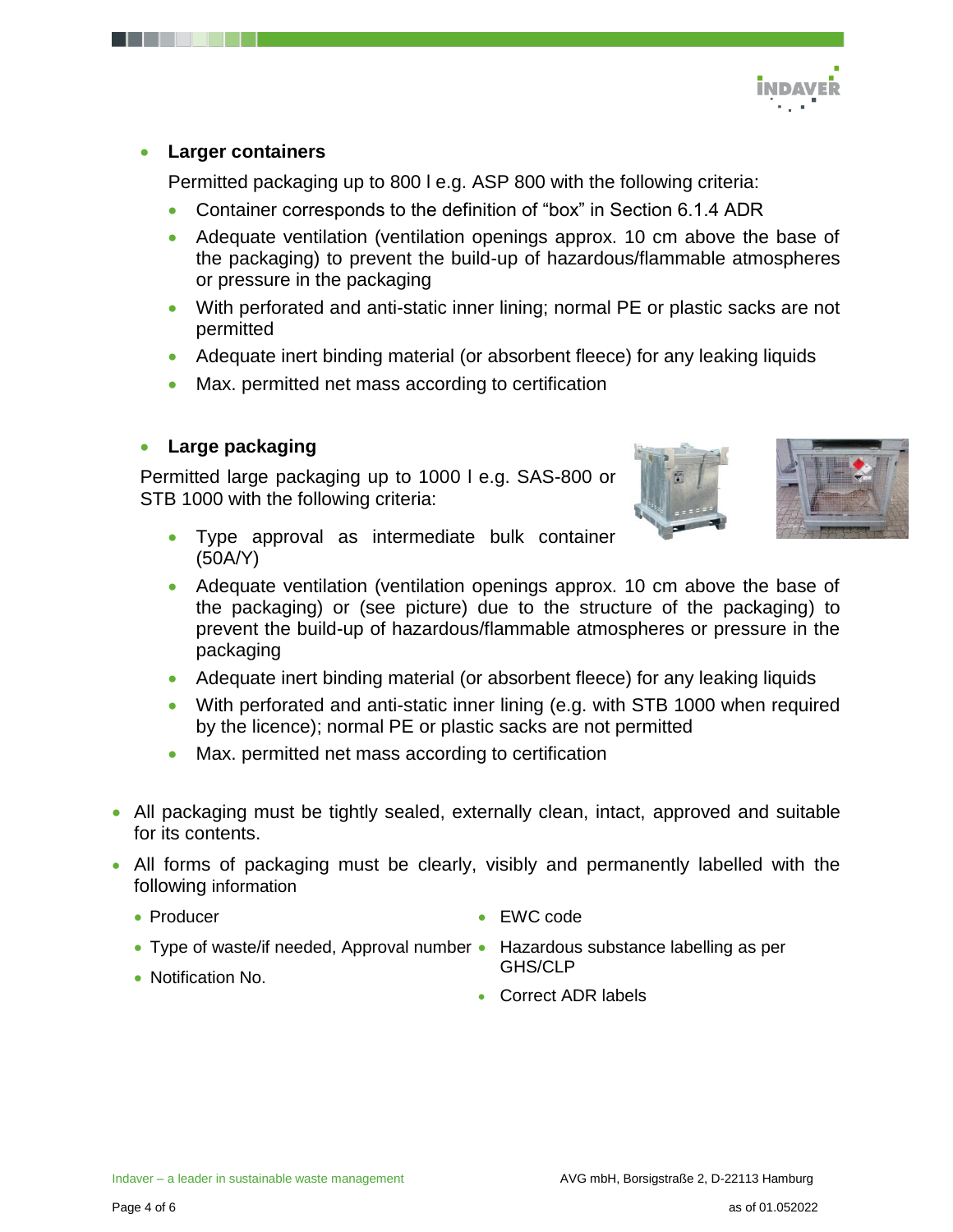

- Any extraneous lettering or inapplicable hazard labels are to be removed
- The cargo units are to be delivered on fully intact, stable, standard wooden pallets. Secure adequately to ensure hazard-free unloading and handling. Stacked height: max. 1 m
- Barrels and drums cannot be delivered in ASP containers.
- Only units of the same size and notification No. may be assembled on each pallet.
- The delivery must be made using vehicles that allow hazard-free unloading by forklift (no delivery in roll-off containers or skips). At AVG, the deliverer must provide the pallets to the unloading area.

#### 3. Criteria for the acceptance of spray cans

If not otherwise agreed in the offer/certificate of disposal, the following basic qualities apply (parameters not listed must be queried separately):

#### Basic chemical qualities

| • Chlorine:                                   | < 2    | $Wt.\%$ |
|-----------------------------------------------|--------|---------|
| • Bromine:                                    | < 0.2  | $Wt.\%$ |
| · Iodine:                                     | < 0.01 | $Wt.\%$ |
| • Fluorine:                                   | < 0.1  | $Wt.\%$ |
| • Sulphur:                                    | < 1    | $Wt.\%$ |
| • Phosphorus:                                 | < 1    | $Wt.\%$ |
| • Mercury:                                    | < 50   | mg/kg   |
| • Arsenic, cadmium, thallium (total):         | < 100  | mg/kg   |
| • Heavy metals (total):                       | < 0.5  | $Wt.\%$ |
| (Ni, Cu, Te, Se, Sb, Be, Pb, Cr, Sn, V)       |        |         |
| $\bullet$ Zinc:                               | < 1    | $Wt.\%$ |
| • Molybdenum:                                 | < 500  | mg/kg   |
| • Sodium/potassium/lithium/magnesium (total): | < 5    | $Wt.\%$ |
| • Organosilicon:                              | < 0.3  | Wt.%    |
| • PCB and PCT (to DIN):                       | < 10   | mg/kg   |